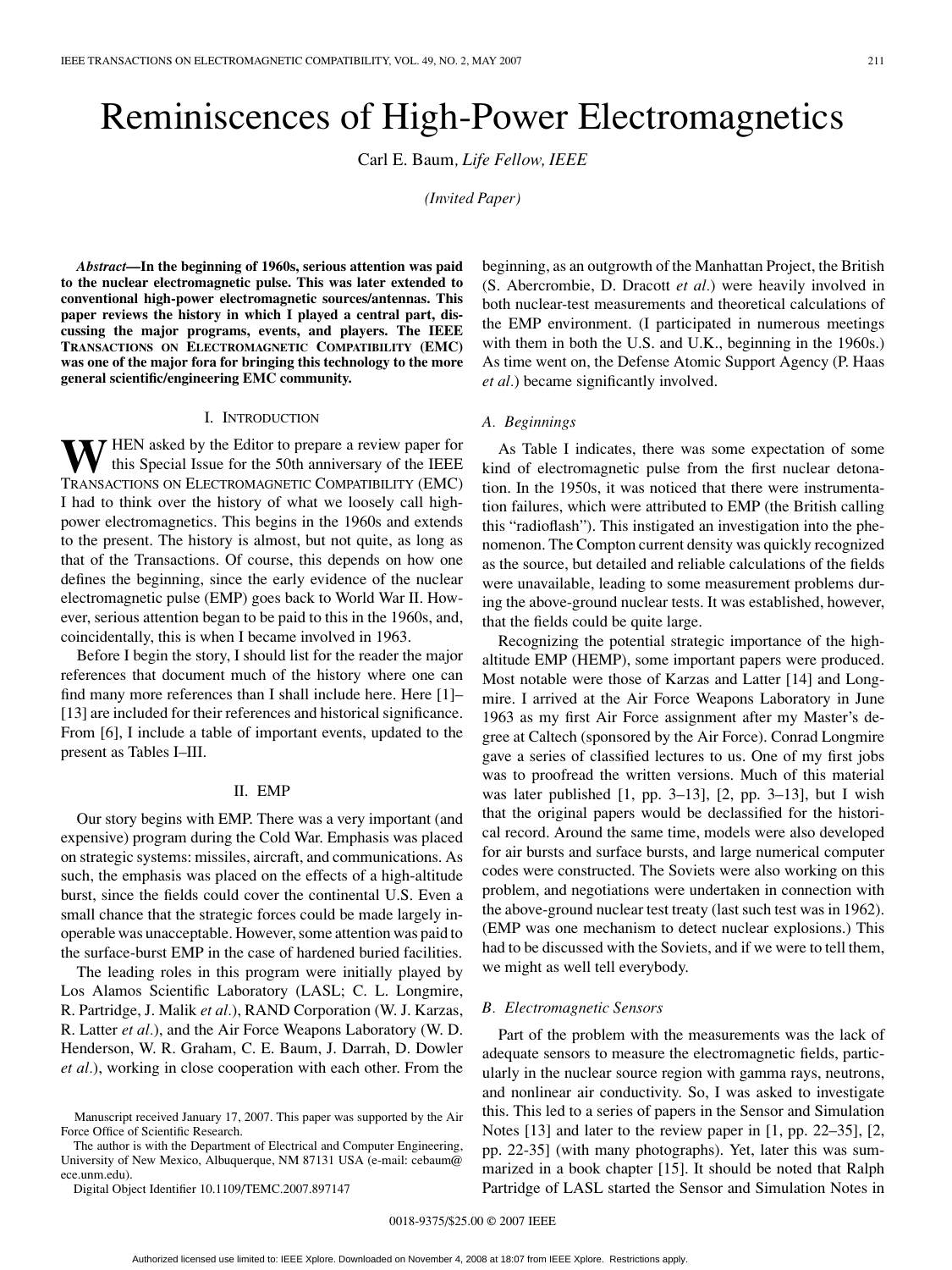| <b>TABLE I</b>                                |  |  |  |
|-----------------------------------------------|--|--|--|
| <b>IMPORTANT EVENTS IN THE HISTORY OF EMP</b> |  |  |  |

| 1945          | TRINITY EVENT; electronic equipment shielded reportedly because of Fermi's expectations of EM<br>signals from a nuclear burst. |  |  |  |  |
|---------------|--------------------------------------------------------------------------------------------------------------------------------|--|--|--|--|
| 1951          | C. H. Papas of LASL proposes prompt gamma-produced Compton currents as sources of EMP.                                         |  |  |  |  |
| $1951 - 1952$ | First deliverate EMP observations made by Shuster, Cowan, and Reines.                                                          |  |  |  |  |
| $1951 - 1953$ | First British atomic tests; instrumentation failures attributed to "radioflash."                                               |  |  |  |  |
| 1957          | Bethe makes estimate of high-altitude EMP signals using electric dipole model (early-time peak<br>incorrect).                  |  |  |  |  |
| 1957          | Haas makes magnetic field measurements for PLOMBBOB test series (interest in EMP possibly<br>setting off magnetic mines).      |  |  |  |  |
| 1958          | Joint British/U.S. meeting begins discussions of system EMP vulnerability and hardness issues.                                 |  |  |  |  |
| 1958          | Kampaneets (USSR) publishes open literature paper on EMP from atomic explosion.                                                |  |  |  |  |
| 1959          | Pomham and Taylor of the U.K. present a theory of "radioflash".                                                                |  |  |  |  |
| 1959          | First interest in EMP coupling to underground cables of Minuteman missile.                                                     |  |  |  |  |
| 1962          | FISHBOWL high-altitude tests; EMP measurements driven off scale; first-indications of the                                      |  |  |  |  |
|               | magnitude of high-altitude EMP signal.                                                                                         |  |  |  |  |
| 1962          | SMALL BOY ground burst EMP test.                                                                                               |  |  |  |  |
| 1962          | Karzas and Latter publish two open literature papers on using EMP signals for detections of nuclear                            |  |  |  |  |
|               | tests; bomb case EMP and hydromagnetic EMP considered.                                                                         |  |  |  |  |
| 1963          | Open literature calls for EMP hardening of military systems begin to appear.                                                   |  |  |  |  |
| $1963 - 1964$ | First EMP system tests carried out by Air Force Weapons Laboratory (AFWL) (now Air Force Research                              |  |  |  |  |
|               | Laboratory, Directed Energy Directorate)                                                                                       |  |  |  |  |
| $1963 - 1964$ | Longmire gives a series of EMP lectures at AFWL; presents detailed theory of ground burst EMP                                  |  |  |  |  |
|               | and shows that the peak of the high-altitude EMP signals is explained by magnetic field turning                                |  |  |  |  |
|               | (magnetic dipole signal).                                                                                                      |  |  |  |  |
| 1964          | First note in the LASL/AFWL EMP notes series published.                                                                        |  |  |  |  |
| 1965          | Karzas and Latter publish first open literature paper giving high-frequency approximation for the                              |  |  |  |  |
|               | high-altitude magnetic dipole signal.                                                                                          |  |  |  |  |
| 1967          | Construction of ALECS as the first guided-wave simulator is completed for EMP simulation on missiles.                          |  |  |  |  |
| 1967          | AJAX underground nuclear test.                                                                                                 |  |  |  |  |
| 1969          | Close-in EMP mechanisms recognized and evaluated by Graham and Schaefer.                                                       |  |  |  |  |
| 1970          | EMP underground test feasibility recognized and preliminary design presented by Schaefer.                                      |  |  |  |  |
| 1973          | First joint nuclear EMP meeting at AFWL.                                                                                       |  |  |  |  |
| 1974          | MING BLADE underground EMP test for confirmation of near surface burst EMP models.                                             |  |  |  |  |
| 1975          | DINING CAR underground EMP test as the first system hardware EMP test.                                                         |  |  |  |  |
| 1975          | MIGHTY EPIC underground EMP test.                                                                                              |  |  |  |  |

1964. Seeing that I was writing most of the Notes, he suggested that I should be the Editor, and the rest (as they say) is history.

This was a very difficult problem in the case of the nuclear source region. This led to the parallel mesh dipole (PMD) for the electric field, cylindrical moebius loop (CML) for magnetic field, and outside mutual inductance (OML) for currents in pipe-like structures. While I did the basic designs, people at EG&G, Inc. (G. Sower *et al.*) were busy building them for use on underground nuclear tests.

This brings us to the underground nuclear test program. I participated in various such tests (Table I). I crawled around in tunnels and suited up in radiation protection gear for reentry. On one notable occasion (ALVA), I was the last man out before the arming team went in. When my DoD pickup truck reached the perimeter guard, the radiator hose failed, enveloping the guard in a steamy mist. While underground tests could not replicate the full geometry of surface or high-altitude EMP, they were very valuable in understanding the physics of the EMP source region.

Besides the source region, sensors were developed for EMP in more benign environments such as in EMP simulators. They were designed for fast and accurate (calibratable by a ruler) measurements. The most important designs were the asymptotic conical dipole (ACD) for electric fields, and multigap loop (MGL) for magnetic fields. These are still manufactured by a

local company (ProDyne). They are used both in the U.S. and Europe. Currently, they are used for measuring the response of various high-power electromagnetic radiators (to be discussed later). Not only were sensors developed for the electromagnetic fields, but for the voltages and currents produced in the electronic systems under test.

## *C. EMP Simulators and EMP Testing*

Also back in the 1960s, a program of EMP testing was begun. For this purpose, we needed EMP simulators, things which could produce EMP-like fields over the system under test. For aircraft and missiles (and some ground-based facilities), this turned out to be possible. So, one day Lt. W. R. Graham (later President Reagan's Science Advisor) walked into my office and encouraged me to take up the task (as if I did not have enough to do with the sensors). For a summary, see  $[1, pp. 35-53]$ ,  $[2, pp. 35-53]$ 35–53], and [6, Sec. IV] (with many photographs).

In 1964, we started reconfiguring ALECS (originally intended for instrumentation calibration and checkout (SSN 1) [13] for testing missiles such as Minuteman. I started calculating (SSN 21), and a MegaVolt pulser was designed to drive the simulator with sufficient fields and risetime. It was immediately recognized that a larger facility (ARES) was needed. So at a meeting with J Darrah, W. J. Karzas, and W. R. Graham it was decided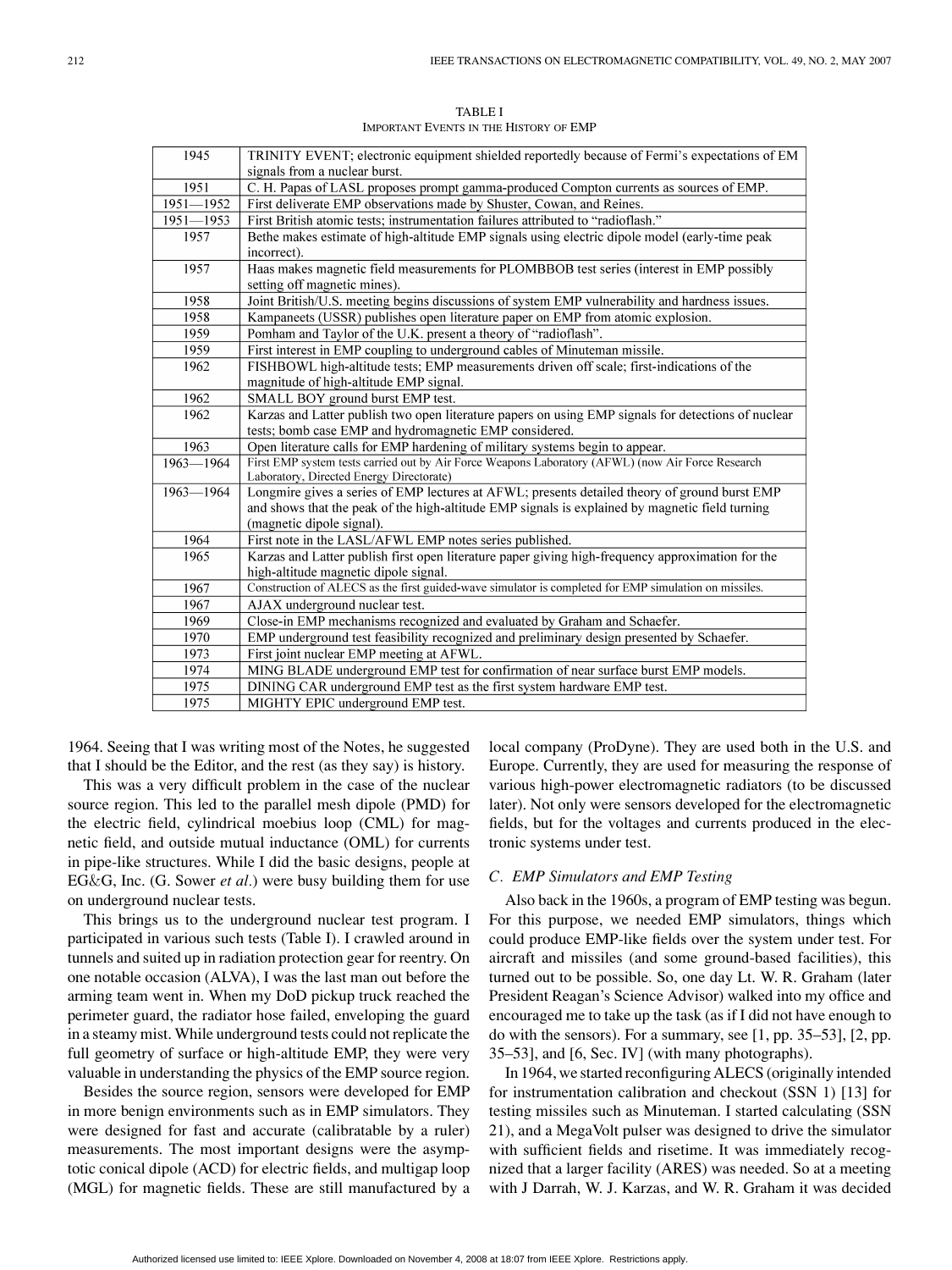| 1976 | Transient Electromagnetic Fields book (L. B. Felsen (Ed.)), and Proceedings of the IEEE review     |  |  |  |
|------|----------------------------------------------------------------------------------------------------|--|--|--|
|      | paper on same subject (C. E. Baum) (includes first reviews on singularity expansion method         |  |  |  |
|      | $(SEM)$ ).                                                                                         |  |  |  |
| 1978 | Special Joint Issue on the Nuclear Electromagnetic Pulse, IEEE Transactions on Antennas and        |  |  |  |
|      | Propagation and IEEE Transactions on Electromagnetic Compatibility [1].                            |  |  |  |
| 1978 | First public Nuclear EMP meeting (NEM) followed by NEMs in even numbered years.                    |  |  |  |
| 1978 | Lightning-channel physics and direct-strike interaction program begins at Langmuir Observatory,    |  |  |  |
|      | NM, involving N.M. Tech, AFWL, AF Flight Dynamics Lab, and French.                                 |  |  |  |
| 1979 | Major EMP simulators beginning with SIEM II (in France) are constructed in Europe.                 |  |  |  |
| 1980 | ATLAS I EMP simulator completed (for large aircraft on wooden trestle test stand).                 |  |  |  |
| 1980 | EMP Interaction book (K.S.H. Lee (ed.)), first published by AFWL [3].                              |  |  |  |
| 1980 | Lightning strikes to NASA F-106 begun, later joined by CV-580 and French Transall.                 |  |  |  |
| 1981 | Special Issue on the Singularity Expansion Method, Electromagnetics.                               |  |  |  |
| 1981 | Formation of URSI Commission E International Working Group: Scientific Basis for Noise and         |  |  |  |
|      | Interference Control (C.E. Baum, Chairman)                                                         |  |  |  |
| 1982 | Special Issue on Lightning and Its Interaction with Aircraft, IEEE Transactions on Electromagnetic |  |  |  |
|      | Compatibility.                                                                                     |  |  |  |
| 1983 | First EMP Interaction and Hardening (EMP 201) short courst (Socorro, NM).                          |  |  |  |
| 1984 | URSI statement: Nuclear electromagnetic pulse (EMP) and associated effects (concerned with civil   |  |  |  |
|      | communications and electrical power).                                                              |  |  |  |
| 1985 | (First) Special Issue on High-Power Microwave Generation, IEEE Transactions on Plasma Science.     |  |  |  |
| 1986 | Special Issue on Electromagnetic Topology of Large Systems, Electromagnetics.                      |  |  |  |
| 1987 | Public HEMP waveforms (C. L. Longmire et al.).                                                     |  |  |  |
| 1987 | First High-Power Electromagnetic Special Session, National Radio Science Meeting (USNC/URSI).      |  |  |  |
| 1987 | High-Power Microwave Sources book (V. L. Granatstein and I. Alexeff (Eds.)).                       |  |  |  |
| 1988 | EMPRESS II EMP simulator completed (on ocean-going barge for testing ships).                       |  |  |  |
| 1990 | Lightning Electromagnetics book (R. L. Gardner (Ed.)).                                             |  |  |  |
| 1990 | Formation of URSI Commission E International Working Group: High-Power Electromagnetics            |  |  |  |
|      | (R. L. Gardner, Chairman).                                                                         |  |  |  |

TABLE II IMPORTANT EVENTS IN THE HISTORY OF HPE (PART 1)

|                                                 | <b>TABLE III</b> |  |  |
|-------------------------------------------------|------------------|--|--|
| IMPORTANT EVENTS IN THE HISTORY OF HPE (PART 2) |                  |  |  |

| 1992      | C. E. Baum, Invited review paper in Proc. IEEE updating the EMP Special Issue.                 |
|-----------|------------------------------------------------------------------------------------------------|
| 1992      | Special Issue on High-Power Microwaves, IEEE Trans. EMC [7].                                   |
| 1993      | EMP Workshop given by Americans in Beijing, China.                                             |
| 1993      | IEC (International Electrotechnical Commission) issues first in a series of EMP (and HPE)      |
|           | standards: IEC 61,000-2-9 Immunity to High-Altitude Nuclear Electromagnetic Pulse: Description |
|           | of HEMP Environment.                                                                           |
| 1994      | The NEM conference broadens to include European locations, first in Bordeaux, France, renamed  |
|           | EUROEM (and AMEREM when in America).                                                           |
| 1995—1996 | Visit of Americans and other Westerners to Russian EMP simulators in St. Petersburg and Moscow |
|           | (and later to Kharkov, Ukraine).                                                               |
| 1996      | AMEREM 1996 (and subsequent) incorporates Ultra-Wideband, Short-Pulse Electromagnetics (3rd    |
|           | conference, formerly sponsored by Polytechnic University, Brooklyn, New York), and Unexploded  |
|           | Ordnance Detection and Range Remediation (3rd conference).                                     |
| 1996      | Russian participation in AMEREM 1996, visit to Kirtland AFB and facilities, and induction of   |
|           | several Russians into EMP Fellows.                                                             |
| 1999      | Detection and Identification of Visually Obscured Targets book (C. E. Baum, Ed.)               |
| 2004      | Special Issue on High-Power Electromagnetics (HPEM) and Intentional Electromagnetic            |
|           | Interference (IEMI).                                                                           |
| 2004      | Report commissioned by U.S. Congress concerning EMP in current context (including terrorism).  |
| 2007      | The present paper.                                                                             |

that I should come up with a design. This has tested many strategic missiles (including Navy and British), but is no longer in existence after the Cold War. Much was learned from these tests, and necessary corrective measures were taken.

Concerning aircraft, the smaller ones could use those designed for missiles in flight. However, larger ones (bombers, communications aircraft) needed special simulators, both for in-flight conditions and when parked on the ground. This resulted in three new simulators on Kirtland AFB. The largest of these (∼400 m long) was the ATLAS I (Fig. 1) with the large wooden trestle test stand [possibly the largest (by volume) wooden structure in the world]. In my original paper (SSN 82, 1969) [13], I conceived of this by analogy to the wooden trestles used by the transcontinental railroad as it passed through the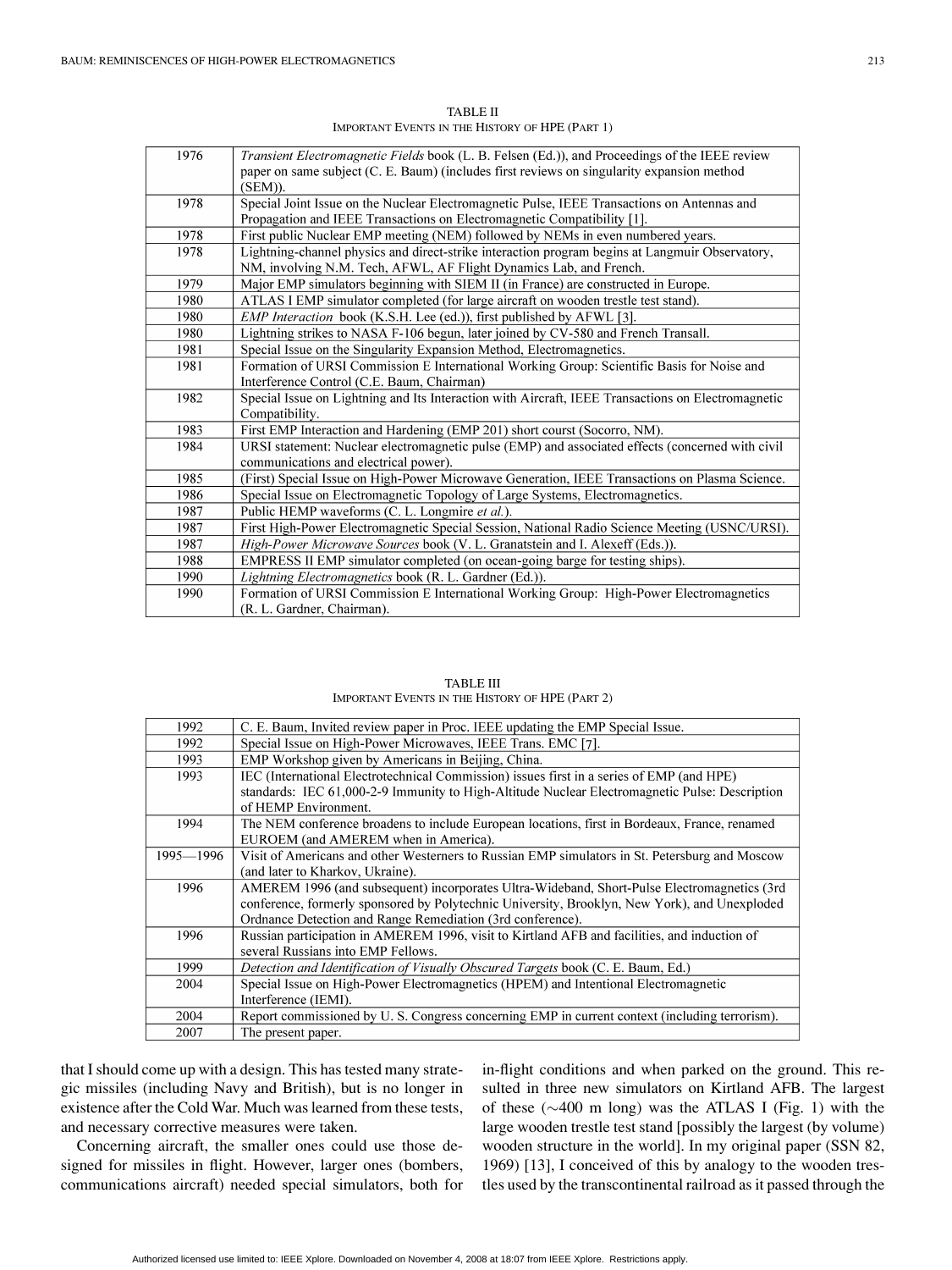

Fig. 1. ATLAS I HEMP simulator for testing large aircraft. Note the enormous wooden trestle test stand.

Rocky Mountains. Instead of lifting the aircraft from the ground (for in-flight, and horizontal polarization) we let the ground fall away from the aircraft by extending the trestle out over Tijeras Arroyo. These simulators tested not only the Air Force planes, but Navy and European planes as well.

Not only were such simulators built on Kirtland AFB, but some were built for the Navy based on these designs. The most interesting one was the EMPRESS II (now decommissioned), which was built on a metal barge and towed out on the ocean for testing ships (to vertical polarization). Many HEMP simulators were also built in Western Europe, with Britain, France, Germany, The Netherlands, Sweden, Switzerland, and Italy being the major ones. Besides my own involvement, great credit is due to D. V. Giri (my alter ego) for many of the detailed calculations, and working with the U.S. pulser manufacturers.

While HEMP was the most important case to be simulated, some attention was paid to the surface-burst case, particularly for missile silos. Even while finishing my Ph.D. study at Caltech in one year (1967–1968), arrangements were made so that I (an Air Force Captain) could travel on military orders to various events around the country. On one occasion, I had been working on a SIEGE I simulator on a missile site in Montana, and traveled from there to a contractor EG&G in Bedford, MA, when a call came in from my boss at AFIT (Air Force Institute of Technology, Wright-Patterson AFB, OH), who asked what I was doing in Massachusetts since he thought I was in California. (Some people never get the word.) And, by the way, he heard that I was finishing up my Ph.D. (about one year early). I said that if and when I passed my thesis defense, he would be the first to know. People at the Air Force Laboratory were already circumventing the bureaucracy to have me reassigned there.

While EMP simulators are essential for EMP testing (in the absence of surface and exoatmospheric nuclear detonations),

the story does not end there. In 1992, at the invitation of the IEEE PROCEEDINGS Editorial Board, I published a paper [6], the intent of which was to update the EMP Special Issue. As a part of that (Section VI) I addressed the difficult question of system testing/assessment to which the reader is referred. This was much more difficult and expensive than the simulators. Much was learnt, but unfortunately, I cannot go into detail on real cases. Of course, this led to hardening of various systems.

## *D. EMP Interaction With Complex Systems*

While we were obtaining experimental data on the EMP response of real systems, we wanted to mathematically model the penetration of the electromagnetic fields, whether analytically or numerically. In 1974 [16], I proposed the concept of electromagnetic topology for decomposing the system into smaller parts, which could be separately analyzed. These could be later combined into a large supermatrix scattering equation, the BLT (Baum, Liu, Tesche, or bacon, lettuce, tomato) equation [3], [17], [18]. This has been successfully applied up to approximately 500 MHz on various systems, and has generated a large amount of literature [11, pp. 353–367 (including references)]. Work is continuing on this in both the U.S. and Europe. It is especially important for the more general EMC community.

In the 1970s, with significant EMP funding, we were able to sponsor a large theoretical research program on EMP interaction and simulation. This included a large number of universities and companies. At the time it was one of the major funding source for research in electromagnetic theory. I can remember traveling around the country with Fred Tesche, then of Dikewood (later part of ITT), monitoring all these efforts. We organized a series of conferences, the FULMEN (forum for understanding the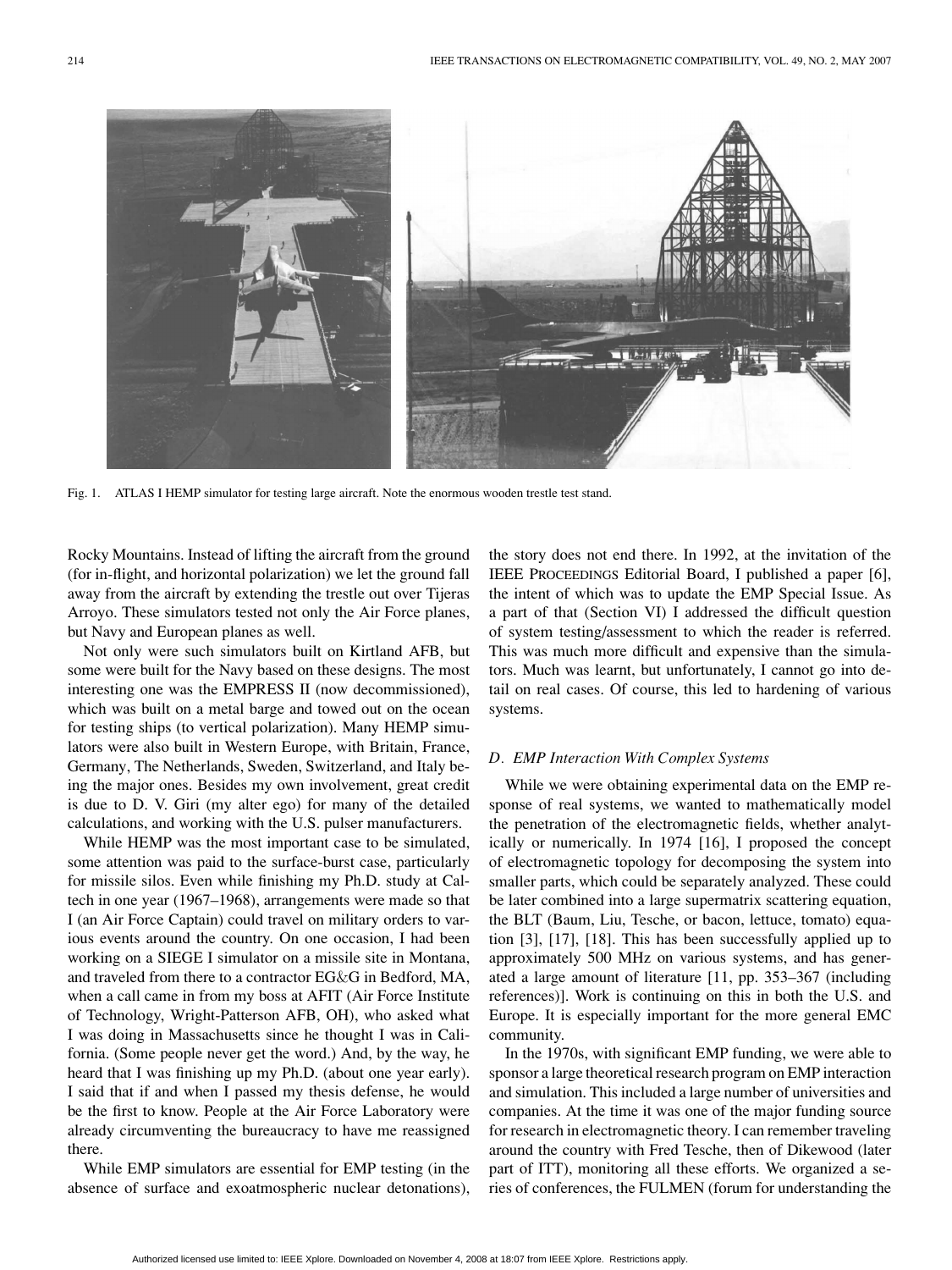latest methods in the EMP Notes) meetings, to better coordinate all these efforts. This eventually resulted in a book [3]. It was quite a busy time.

Perhaps, the largest impact on the electromagnetic-theory community was the singularity expansion method (SEM) that I proposed in 1971 [19]–[22]. This revolutionized our understanding of the transient electromagnetic response of structures and systems. It started an explosion of research papers and resulted in various awards (for me and others). Conveniently, the poles in the complex-frequency(s) plane gave expressions that were equally simple in both frequency and time domains (particularly for late times). While the initial motivation was the understanding of EMP response, its implication for radar target identification based on the aspect-independent pole locations in the  $s$  plane [23] was immediately apparent to many people, including myself. It even has application to buried targets [mines, unexploded ordnance (UXO)] identification [24], [25].

#### *E. EMP Goes Public*

As the EMP program developed, many of us thought that at least a part of the technology should be made public. This was at least in part due to the view that the technology was primarily defensive in nature (offensive use being unreliable and hard to predict). We were concerned that there be no Achilles heel in the strategic forces, and we thought that it was desirable that the Soviets be aware of our efforts.

So in 1978, two important events occurred. I organized the first nuclear EMP meeting (NEM) in Albuquerque, NM, with support from SUMMA Foundation, of which I am the President. This brought together scientists/engineers from the U.S. and Western Europe. We were allowed to present parts of the technology, except for effects on real military systems, and (of course) nuclear weapons information. This has continued up to this day in the AMEREM/EUROEM conferences.

The second event was the EMP Special Issue. This was the idea of Tetsu Morita of SRI, a member of the AdCom of the IEEE Antennas and Propagation Society. When Dick Schulz, the then Editor of IEEE TRANSACTIONS ON EMC, heard of this he wanted the Special Issue to be published also in the EMC Transactions. Thereby, this Special Issue was published as the first issue of 1978 in both the Transactions with identical pagination. This established the fundamental aspects of EMP technology for the world to see.

Beginning in 1983, we established the week-long short course, EMP interaction and hardening (EMP 201), with myself as Course Director. This was held eight times around the world, including the U.S., Western Europe, Israel, and India. After a hiatus, the short course was revised in 1993 as highpower electromagnetics: environments, interaction, effects, and hardening (HPE 201), now covering a broader range of subjects emphasizing the more modern electromagnetic threats.

At this point, let us recognize the growing West European efforts in the effects area [11]. By analysis and experiment, at least some effects information has been published on various electronic equipment on personal computers, circuit boards, hypothetical small missiles, etc. While the U.S. is reluctant to publish such information, at least we have some real effects information. Combining this with the other aspects of EMP technology published by the U.S., we have a more complete picture of both EMP and HPE. Sponsored by Air Force Office of Scientific Research (AFOSR), a Multi University Research Initiative (MURI) has also resulted in the publication of some canonical effects data.

## *F. Opening to the Former Soviet Union*

With the breakup of the Soviet Union, the *raison d'etre* for the Cold War disappeared. During the visit by a Russian delegation to Kirtland AFB in 1996, we learned more about their EMP simulators. It seemed that they had read many of my papers. They had me autograph my 1978 simulator paper [1, pp. 35–53], [2, pp. 35–53]. I escorted the Russians out to our simulators. The last part consisted of walking out on the trestle into the enormous ATLAS I. Through a translator, General Major Vladimir Loborev commented that this was an excellent facility and I must be very proud of it, but if it were not for them I would not have built this. I responded, "Yes sir. Thank you sir," and shook his hand. When I finally visited the EMP-simulator development group in Kharkov, Ukraine, I found one Lyudmila Alekseeva who had the job of translating my papers into Russian. These latter visits could be considered the end of the EMP Cold War.

With the Russians now more open about their EMP program, we had access to a more real EMP experience. Notably, we learnt of EMP failures in a 1998 paper [26] concerning their 1962 nuclear test series. This complemented our 1962 Starfish data concerning failures caused by EMP [27]. Great credit is due to W. A. Radasky for having this Russian data published. The reader should note that in 1978, the American EMP program effectively went public with the publication of the Special Issue [1], [2]. Now the discussion went both ways.

# *G. EMP Standards*

In the late 1980s, under the leadership of W. A. Radasky and M. W. WIk (of Sweden), the International Electrotechnical Commission (IEC) began work on a series of standards concerning the nuclear EMP, and later, HPE and International Electromagnetic Interference (IEMI) [11, pp. 314–321]. With the opening of EMP information to the world in 1978 [1], [2], this technology now is available not only to governments, but also to the commercial world.

### *H. EMP Commission*

What is the situation now that the Cold War is over? Various EMP test facilities have been demolished or mothballed, although some (primarily in Europe) are still operational. After September 11, 2001, this question is being revisited in the context of terrorism (rogue states and nonstate actors). The U.S. Congress commissioned a study of this question under the chairmanship of my colleague W. R. Graham, now a contractor in the Washington, DC area. A report was issued in 2004 considering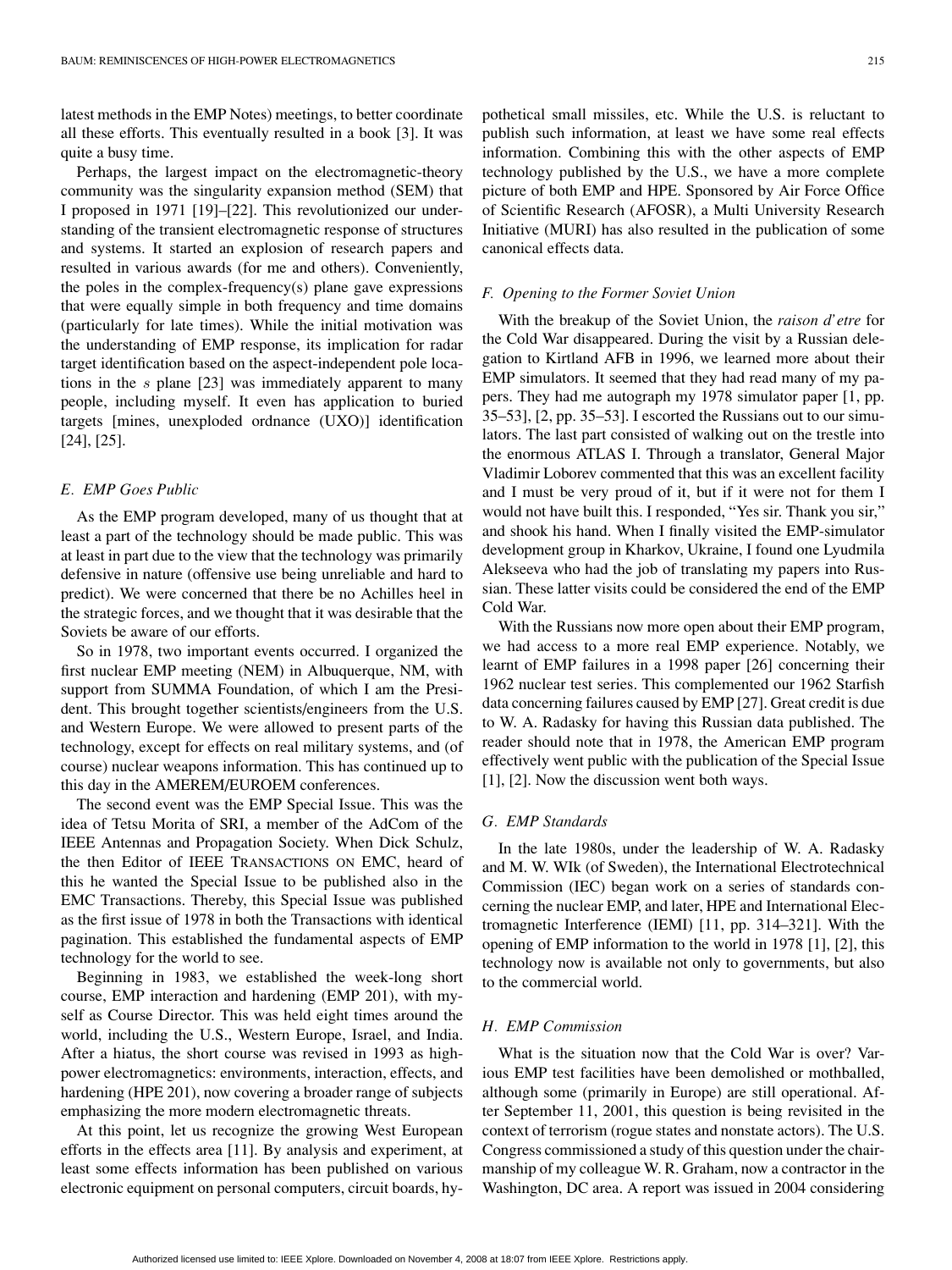both the military and civilian infrastructure [28]. It will be interesting to see how this evolves in the future.

# III. CLOSE-IN LIGHTNING

From an EMP perspective, there are reasons to look at natural lightning. For surface-burst EMP, the currents on buried cables rival those of lightning. The physics of the discharge include some of the same air chemistry and electron- and ion-mobility parameters. Thus, understanding the lightning source region might help in our understanding of the EMP source region, in spite of their obvious differences.

In 1980s, my colleagues and I joined the summer lightning experimental program at Langmuir observatory on South Baldy peak near Socorro, NM. Here, we measured rocket-triggered lightning with our EMP sensors (with good high-frequency response), including close-in fields, currents, and optical emission. The data are included in the Lightning Phenomenology Notes and a book [5]. The data began to suggest various approaches to model the lightning. Most notably, a model (the corona model) for the lightning return stroke was developed based on an electromagnetic-shock-wave solution of the approximate nonlinear transmission-line equations. This predicted the observed return-stroke speed of about c/3 from the input physical parameters. This is to be distinguished from the so-called engineering models based on matching the observed distant fields [29].

One of the reasons for studying lightning was to design EMP detectors to alert the strategic forces. These had to be insensitive to lightning to avoid false alarms. Such a system was designed and tested on South Baldy peak. It was based on using a magnetic rather than electric field, time-differentiating the field to emphasize the high frequencies, and the use of multiple locations for redundancy and ensuring adequate distance from the lightning.

A discussion (or rather dispute) developed, concerning the relative importance of lightning and HEMP for affecting electronics on aircraft. Clearly, lightning was more significant for mechanical (structural) damage, as has been demonstrated. Hence, a study was performed concerning fields on the surface of a typical aircraft [5, pp. 491–533]. Roughly speaking, for frequencies below 1 MHz direct-strike lightning is dominant, while for frequencies above 10 MHz HEMP is dominant. Later, measurements were takem (with our help) with an instrumented F-106 to confirm these conclusions. As has been noted [30], [31], lightning testing for interaction with system electronics needs to include the surface electric field (megavolts per meter due to air breakdown) as well as the surface magnetic field.

### IV. HIGH-POWER MICROWAVE: HYPOBAND SYSTEMS

With EMP interest waning, the emphasis gradually shifted toward high-power electromagnetic sources/antennas. For attacking electronic systems, one can build conventional but highpower microwave sources. There are good reasons for choosing a hypoband (narrowband) source for this purpose. See [11, pp. 322–328] for a description of the various types and frequency bands of various sources/antennas.) As I discussed in [6, pp. 148–153], one can significantly increase the target response by selecting a frequency corresponding to the peak of a resonance in the transfer function. For this purpose, the width of the microwave pulse (or  $Q$ ) should be greater than the ring-up time (or Q) of the target resonance. According to "Baum's Law" [32], an important range of frequencies is around 1 GHz (also experimentally observed), because human beings have built the systems, and many characteristic lengths are of the order of the size of the human hand.

There has been much work done on high-power microwave tubes [33]. For our purposes, the most interesting types are relativistic magnetrons and reltrons, both of which work well in the range of frequencies around 1 GHz. They have powers during the pulse of around 1 GW with pulse lengths of the order of 100 ns (adequate for typical target Qs). Significant work on relativistic magnetrons in both the U.S. and Soviet Union began in the 1970s, with reltrons following later.

Various test facilities have been built in Europe (France, Germany, Britain, and Sweden) with equipment built in the U.S. by a company now called L-3 Communications, Pulse Science Division in San Leandro, CA [11, pp. 329–334].

Much of the technology concerning hypoband systems (also known as PHASERs) has been summarized in [8]. This also includes a discussion of some appropriate antennas, particularly horn-fed reflectors. An interesting variation on this class is a half reflector mounted on a ground plane [34]. This has the advantage of conveniently placing the pulse power and microwave tube near the antenna, but in a noninterfering location (similar to JOLT, discussed later.) The disadvantage of a horn-fed reflector is the required depth of the antenna for a given antenna aperture. The depth can be reduced for applications, which require it (such as aircraft mounting) by a split-waveguide array [35], [36]. In this design, high power is retained in the waveguide by inserting septa perpendicular to the electric field. This subdivides the guide with each subguide gradually expanding its height, turning approximately perpendicular to the original guide direction and radiating out of an appropriately large-horn aperture. Several such split-waveguide antennas can be combined into an array to fill the desired antenna aperture.

#### V. HYPERBAND SYSTEMS

At the other extreme, we can have band ratios of about two decades for hyperband sources [9]. In this case, we can also make an approximately dispersionless pulse. By driving a conical TEM transmission-line feed (like in some EMP simulators) to a paraboloidal reflector with a step-function-like pulse, we can radiate an approximate impulse with the width given by the risetime of the source. This is one kind (a very practical kind) of antenna called a reflector impulse radiating antenna (IRA). (Other kinds involve a lens or an array.) Of course, there are various details that are not considered, but are in the references. This was a revolutionary approach to antenna design, which resulted in the 1996 John Kraus Antenna Award of the IEEE Antennas and Propagation Society being given to myself along with E. G. Farr and D. V. Giri. Much of this has been summarized in a recent book [10].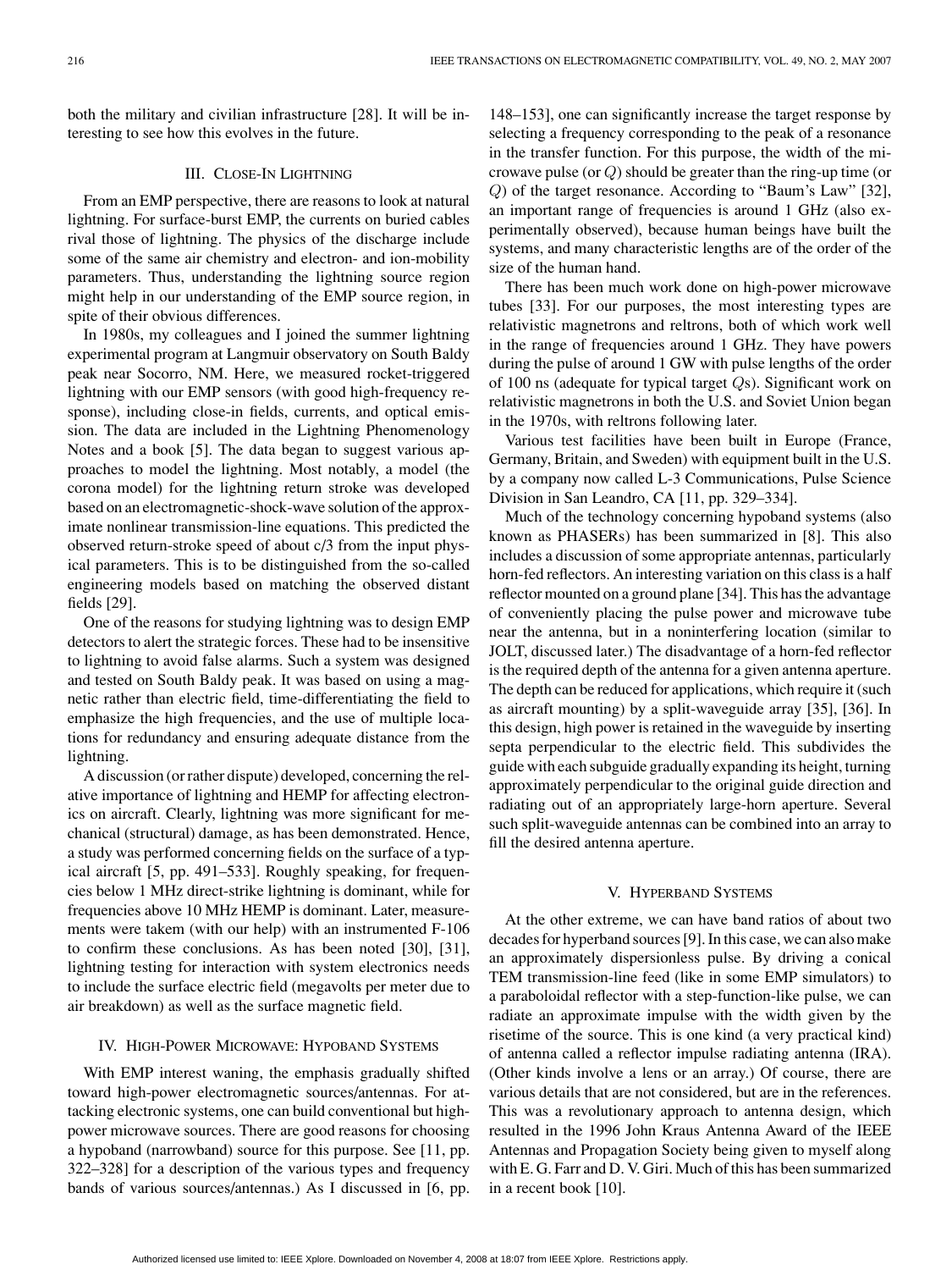

Fig. 2. JOLT high-power impulse radiator.

#### *A. High-Power Versions*

One application of such sources/antennas is disruption of electronic systems, whether by transient upset of electronics or by jamming communications. These (also known as DIS-RUPTERs) are reviewed in [9] and [10] with many references. To summarize, my original paper was in 1989 (SSN 321) [13]. This was followed by the first high-power version in 1995 developed by D. V. Giri and a team from what is now Pulse Sciences Division of L3 Communications. This was a 3.66-m diameter reflector driven by 120 kV, producing a far voltage (field times distance) of about 1.3 MV with a width of the impulsive part of about 100 ps.

Eventually, a 1-MV system known as JOLT (Fig. 2) was built using my half-IRA concept [37] (half reflector with ground plane). This was a large project of the Air Force Research Laboratory in 1997–1999. I can remember sketching diagrams on a white board at ITT (system integrating contractor) in Albuquerque. A team of the best in business was assembled, to which I described the assignments of the subteams. The antenna part was headed by D. V. Giri augmented by E. G. Farr, J. Schonberg, and J. S. Tyo. The pulse power combined personnel from Pulse Sciences and ASR. The roles were divided at the ground plane (antenna *versus* "Siberia") with connection at the final peaking gap at the paraboloidal focus. The far voltage was measured as 5.3 MV with a small increase in the width of the impulse.

### *B. Lower Power for Transient Radars*

With lower voltage sources, one can pay more attention to details concerning waveform speed and mathematical simplicity (for a close-to-ideal interogating waveform). It should also be noted that a reflector IRA also makes a good receiving antenna, being approximately a replicator of the incoming electromagnetic waveform due to the time-domain reciprocity theorem [38]. These have been used in target-identification experiments, including for buried targets such as mines and UXO.

A number of such antennas have been built. Some are commercially available from Farr Research in Albuquerque. They come in various sizes. There is even a collapsible lightweight version.

#### *C. Near-Field Focusing*

A new possible application of IRA technology has emerged, namely in the fight against cancer. Fast high-voltage pulses can be driven via electrodes to kill melanoma (a skin cancer) [39]. There is a desire to be able to do this without physical electrical contact to the skin. Here enters the IRA technology.

Since retiring from the Air Force Research Laboratory and joining the Department of Electrical and Computer Engineering of the University of New Mexico, Albuquerque, I have been working on this problem (among others). The basic concept is to replace the paraboloidal reflector by a prolate-spheroidal reflector. This has two foci, one for the source, and the other for the target allowing one to focus in the near field [40]. Besides analytical studies, experiments are being designed with the help of a graduate student and other faculty. Stay tuned!

# VI. MESOBAND SYSTEMS

While hypoband sources/antennas are efficient for penetrating into the circuits in a system, they are considerably more complex than hyperband systems. The latter have a high-voltage pulser (Marx or transformer), a fast switch, and an antenna. It would be desirable to use hyperband technology to make a waveform more like the hypoband case. This is achieved by a mesoband (medium band) system (also known as a DISPATCHER).

The basic concept was outlined in 2000 and 2001 [41]. It involves a switched oscillator, which is a quarter-wave resonant length of transmission line (made to withstand hundreds of kilovolts) of very low characteristic impedance. This feeds an antenna at one end and has a closing switch at the other end (such as used in high-power IRAs). The oscillator stores and delivers a lot of energy in a pulse whose width is governed by the ratio of the oscillator characteristic impedance to the antenna impedance (at the resonance frequency). One such system, known as MATRIX, has been built, but this type of system is still in its early development stage.

### VII. CONCLUSION

Well, this has been quite a journey. Many people and organizations have been involved. The IEEE EMC Society has been a prominent forum for publishing the accomplishments in this technology. I have been fortunate to have had a central role in the history. Of course, the story is not over. One expects more developments as time goes on.

As a historical footnote, while in high school (Christian Brothers Academy, Syracuse, NY), there was some discussion concerning my future career. My piano teacher wanted me to study music at the Eastman School of Music in Rochester, NY. My father wanted me to study engineering and saw to it that I got into Caltech. However, to this day I have been an amateur musician, directing church choirs and composing music (classical), including for the AMEREM/EUROEM conferences.